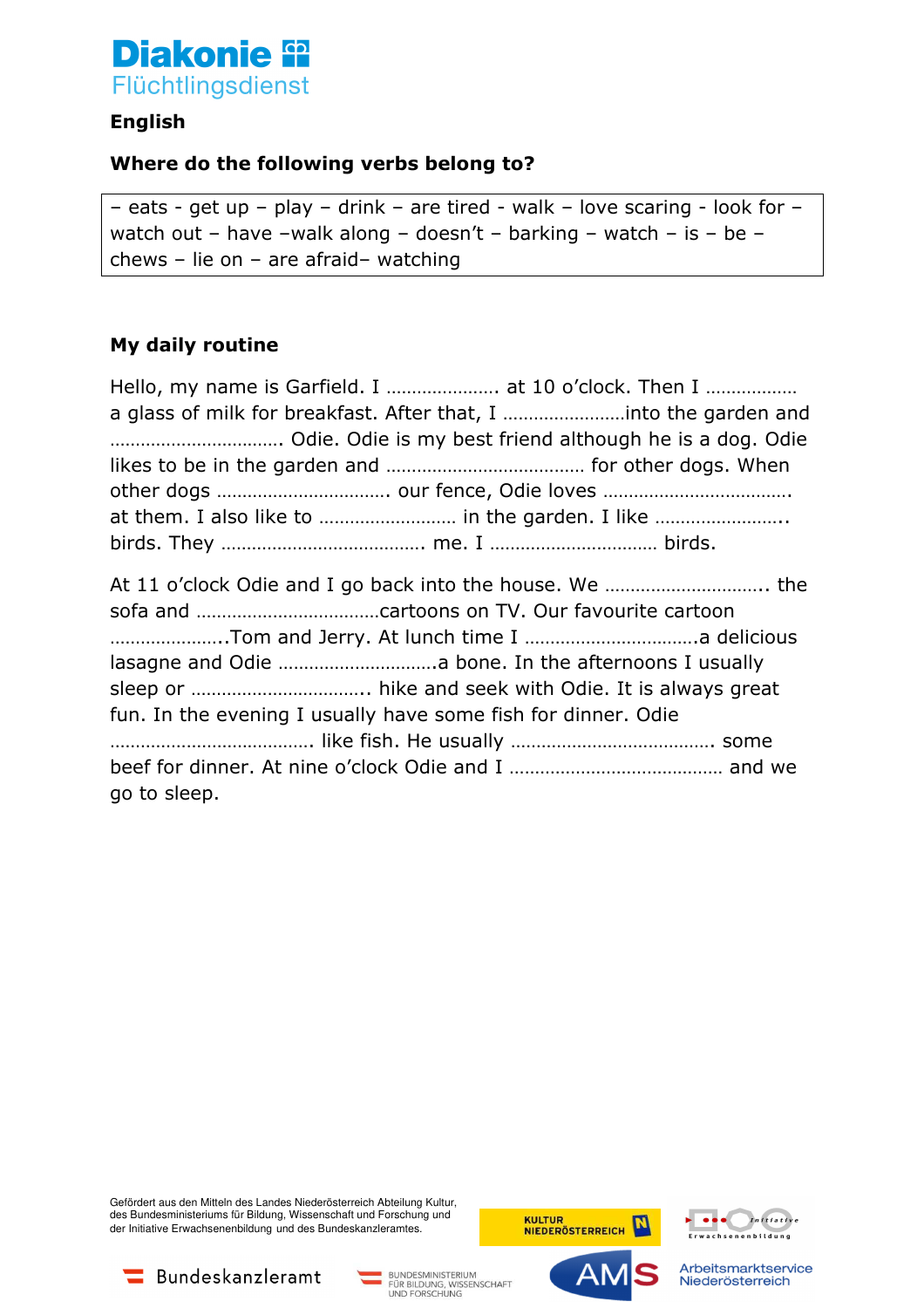

### **English**

## **Susan's job**

Susan works at a bank. She is the manager. Every day she starts work at 8:00 am and usually finishes work 5:00 pm. Susan lives close to the bank. Every day she walks to work. Sometimes she goes by bike when the weather is fine. She is the only person who lives so close to the bank. Her co-workers do not live close to the bank. They get to work by train or by car. Her co-workers start work at 9:00 am. Susan is the boss in the bank. Although she usually has a lot of work to do she likes her job very much. She is very good at her job and many customers like Susan. She likes to talk to the customers and she likes to solve money problems for her customers.

## **Please answer the following questions:**

| 1. What job does Susan have?              |
|-------------------------------------------|
| 2. When does Susan start her work?        |
| 3. Where does Susan live?                 |
| 4. How do Susan's co-workers get to work? |
| 5. Does Susan like her job?               |
|                                           |

Gefördert aus den Mitteln des Landes Niederösterreich Abteilung Kultur, des Bundesministeriums für Bildung, Wissenschaft und Forschung und der Initiative Erwachsenenbildung und des Bundeskanzleramtes.









FÜR BILDUNG, WISSENSCHAFT<br>UND FORSCHUNG



Arbeitsmarktservice Niederösterreich